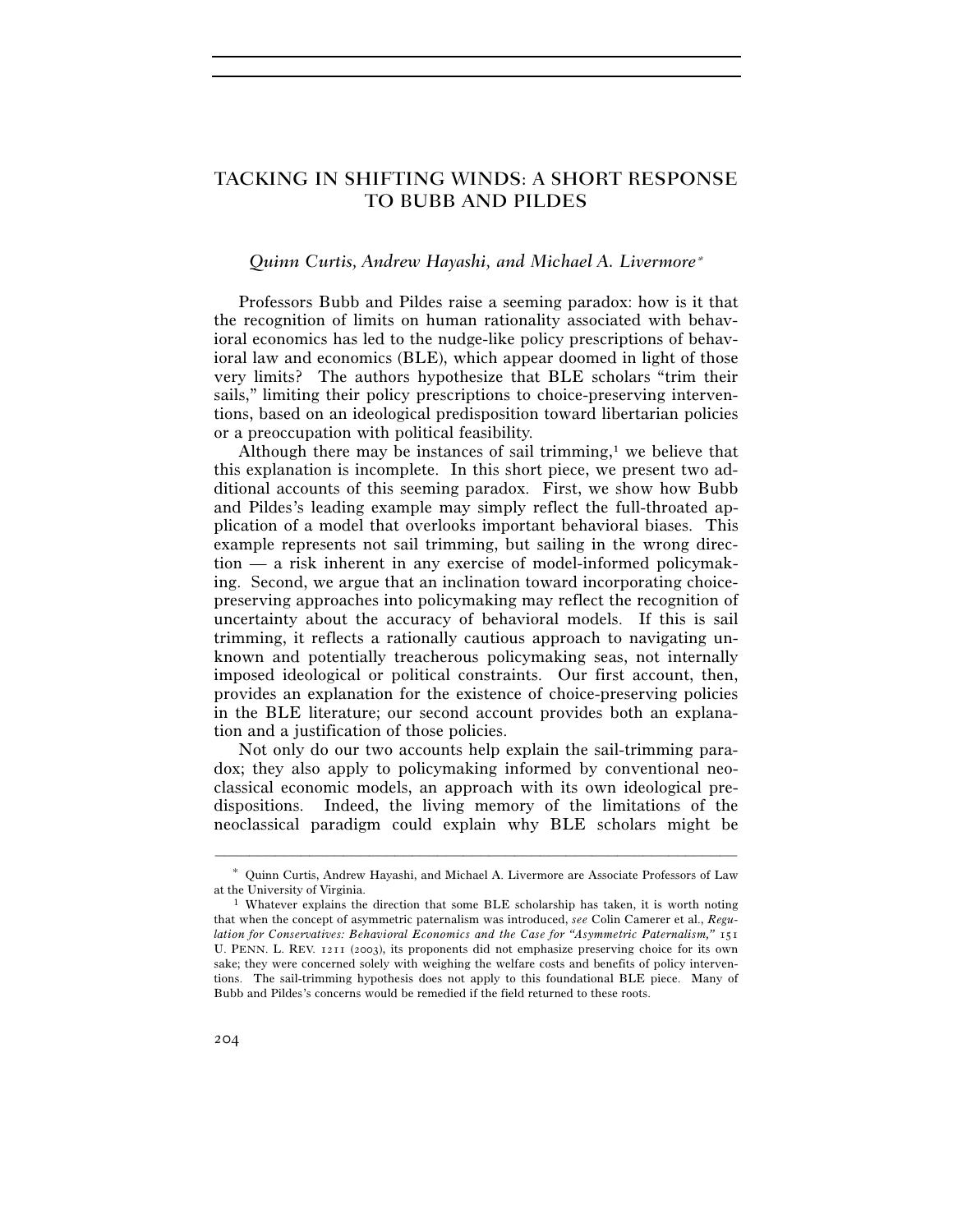averse to pushing their new models too far and too fast. In our view, *How Behavioral Economics Trims Its Sails and Why*2 most clearly points to the need for policymaking to be rigorously evidence-based, whether it is informed by neoclassical, psychological, or old-fashioned intuitive models.

## I. MODELS AND MISTAKES

Enacted policies rarely (never?) exactly mimic the prescriptions generated by economic models. Those prescriptions are stylized, simplified, abstract from details of implementation, and reflect a normative commitment to welfare maximization that is not shared by all political constituencies. Bubb and Pildes's central argument, however, is that the prescriptions of BLE scholars reflect compromises made between the implications of their models and political reality. This need not be so. For example, the desirability of a  $40I(k)$  opt-out program follows straightforwardly from a well-motivated, although perhaps inadequate, economic model. The problem in this context is that some (but not all) individuals save less for retirement than they should. We cannot observe who is saving suboptimally, so any policy intervention must treat all individuals in the same way. One possible intervention is to mandate a certain level of savings for everyone. Another possibility is to automatically enroll everyone into 401(k) savings plans and allow them to opt out if they choose. Evaluating these policies requires a model of behavior. One such model assumes that the world includes two types of individuals: *choosers* and *defaulters*. Choosers costlessly select the course of action that is in their best interest, whereas defaulters incur significant costs to change their savings decisions and so tend not to opt out of their default situation. This cost is one way of formalizing a particular psychological phenomenon, namely status quo bias.

If the model accurately captures the key features of retirement savings decisions then we would predict that mandating that all individuals save at a certain rate will impose costs on anyone who would have been better off saving at a different rate, whereas automatically enrolling everyone into a 401(k) plan and allowing opt-out imposes costs only on those defaulters who would have been better off saving at a different rate. The costs are less for the opt-out policy. This conclusion follows straightforwardly from the assumptions of the model.

But people are much more varied than this model allows, and Bubb and Pildes rightly encourage researchers to collect evidence on who, other than choosers, might opt out. For example, there may be

<sup>–––––––––––––––––––––––––––––––––––––––––––––––––––––––––––––</sup> 2 Ryan Bubb & Richard H. Pildes, *How Behavioral Economics Trims Its Sails and Why*, 127 HARV. L. REV. 1593 (2014).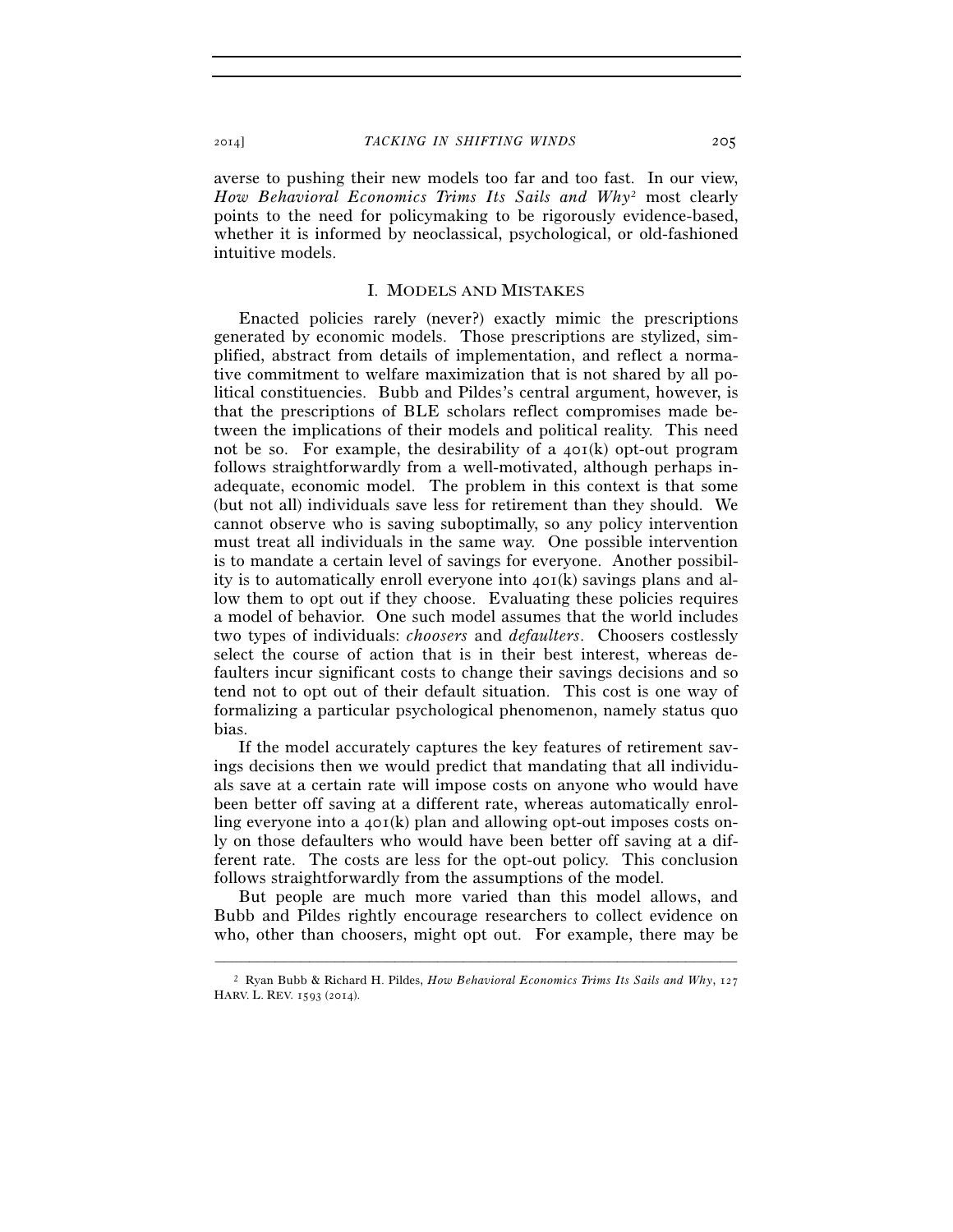206 *HARVARD LAW REVIEW FORUM* [Vol. 127:204

other classes of individuals who will opt out of a voluntary 401(k) plan regardless of whether it is in their interests, perhaps because they have self-control problems that make saving seem unattractive in the short term. With these individuals in the mix, a mandated savings rate would impose costs on everyone who would be better off saving at a different rate, while providing an opt-out would make some individuals worse off by allowing them to flee a savings regime that is in their long-term best interests.

Whether a mandate or a default would be better in the presence of such individuals depends on the relative size of the groups and magnitude of the costs. A policy based on a model with only choosers and defaulters may be wrong, but it is wrong because the model was wrong. Of course, all models are wrong, to some degree, because they do not aim to capture the full richness of individual psychology. Instead, they are judged by whether they are tractable, insightful, and generate novel implications. But the inadequacy of a model is a perfectly ordinary reason for a policy recommendation to be mistaken and is in no way unique to behavioral economics.3 Reams of regulations create disclosure obligations directed at consumers on the mistaken *neoclassical* assumption that consumers will rationally respond to information made available at low cost.4 The key, then, is not to eschew (or cling to) choice-preserving policies, but to create models that are consistent with the best evidence about the relevant features of human behavior and update those models when the available evidence changes.5 Where BLE has strayed from this goal, Bubb and Pildes correctly point out the shortfall.

–––––––––––––––––––––––––––––––––––––––––––––––––––––––––––––

 $3$  This leaves open the possibility that modeling assumptions may encode prior ideological commitments. While this could explain model incompleteness, it requires that political motivations be read into the assumptions that frame behavioral models. Economics models must be tractable and generate clear predictions in order to be useful, and they are often structured to explain particular phenomena rather than provide a comprehensive guide to behavior. While ideological predisposition cannot be ruled out as a factor, more ordinary limitations are often sufficient to explain model error. 4 Bubb and Pildes critique disclosures in the consumer finance context as an ineffective

choice-preserving policy. We suspect that they are right and that pure disclosures are almost never an optimal policy response given the assumptions of most BLE models. The consumer disclosure context also provides Bubb and Pildes's most direct evidence that, at least in the case of one scholar, BLE researchers have limited their policy prescriptions primarily on political grounds. Bubb and Pildes, *supra* note 2, at 1597 n.10. Of course, there is a substantial distinction between disclosure policies, which are generally supportable within a neoclassical framework, and the optout policies in the savings context that rely critically on the insights of behavioral economics. 5 Regulators may draw comfort from choice-preserving policies, since participants are free to

opt out of the default; thus regulators may be more eager to implement such policies and less apt to change them. Although we suggest below that opt-out provisions may provide a limited safety valve in cases of model error, we agree that, in light of the strong effect of defaults, policymakers ought to be more sensitive to poorly chosen defaults. Bubb and Pildes deserve credit for emphasizing this problem.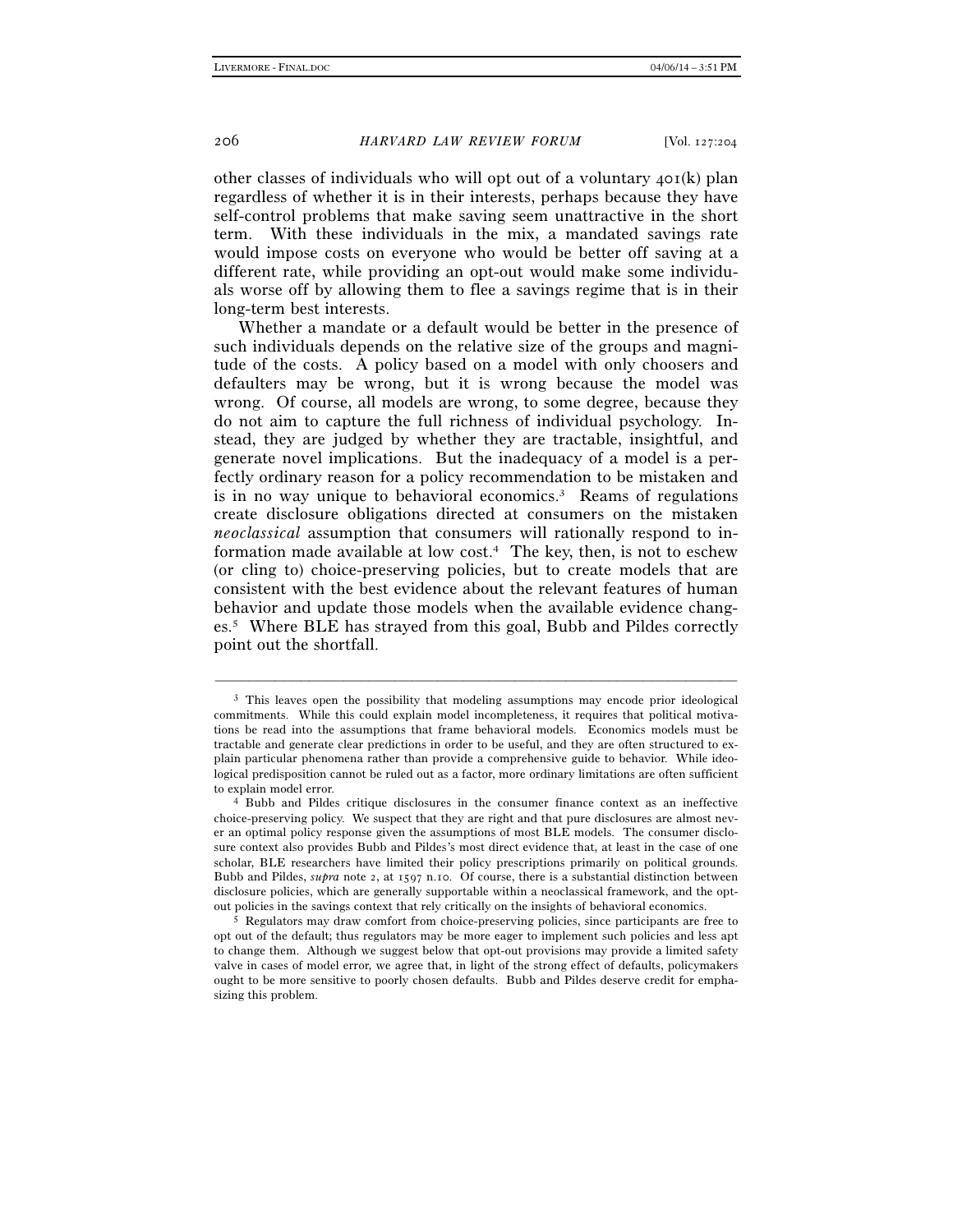#### 2014] *TACKING IN SHIFTING WINDS* 207

## II. MODELS AND UNCERTAINTY

As Bubb and Pildes note, choice-preserving policies may be more politically viable, and this political reality may indeed influence BLE scholars. But political considerations are not the only reason that policy outcomes may differ from model outputs. An additional challenge is uncertainty about the model. It is not always possible to anticipate the impact of variables that the model does not accommodate, and it is reasonable to act with caution in rolling out a new policy. This may sometimes favor choice preservation for reasons external to BLE.

Policymakers are often asked to trade off costs and benefits that are imprecisely measured and hard to predict. There are at least two prudential considerations that may incline policymakers toward choice preservation in these circumstances.

First, implementing a choice-preserving version of a policy may help gather information about the real costs and benefits of that policy. When choice is preserved, it is possible to observe behavior and learn whether parties are acting in ways that are likely to be welfare diminishing or welfare enhancing. Bubb and Pildes, in fact, rely on the characteristics of retirement plan participants who are observed to opt out of  $401(k)$  plans within a choice-preserving regime to argue that a mandate may be preferable. This does not amount to a case for continuing the choice-preserving policy if the evidence indicates it is not welfare maximizing, but it does suggest that adopting a choicepreserving policy may have ancillary benefits.

A second reason to favor choice-preserving policies is that they provide an (admittedly imperfect) safety valve in the case of regulatory mistake. If there are unanticipated costs, those most affected may opt out, potentially limiting the damage done. Bubb and Pildes properly point out that the capacity to opt out is hardly a cure-all for poorly constructed defaults, but the availability of an opt-out at least places an upper bound on the costs that a particular individual must bear from an ill-fitting mandate. Such opt-outs are distinct from Bubb and Pildes's sail-trimming because they incorporate choice preservation not out of an ideological reluctance to embrace mandates, but to address the possibility that the model motivating the mandate may be wrong or incomplete. We do share Bubb and Pildes's worry that the availability of opt-outs has encouraged policymakers to be negligent in doing ex ante testing or ex post evaluations of default interventions. Carefully chosen defaults have a place in the regulator's toolkit, but Bubb and Pildes rightly observe that policymakers should not be lulled into complacency by the availability of an opt-out.

Importantly, these prudential reasons for incorporating choice preservation into policymaking are unrelated to BLE. Any proposed policy might trade off these considerations against other goals. But to the extent that these prudential concerns favor choice preservation,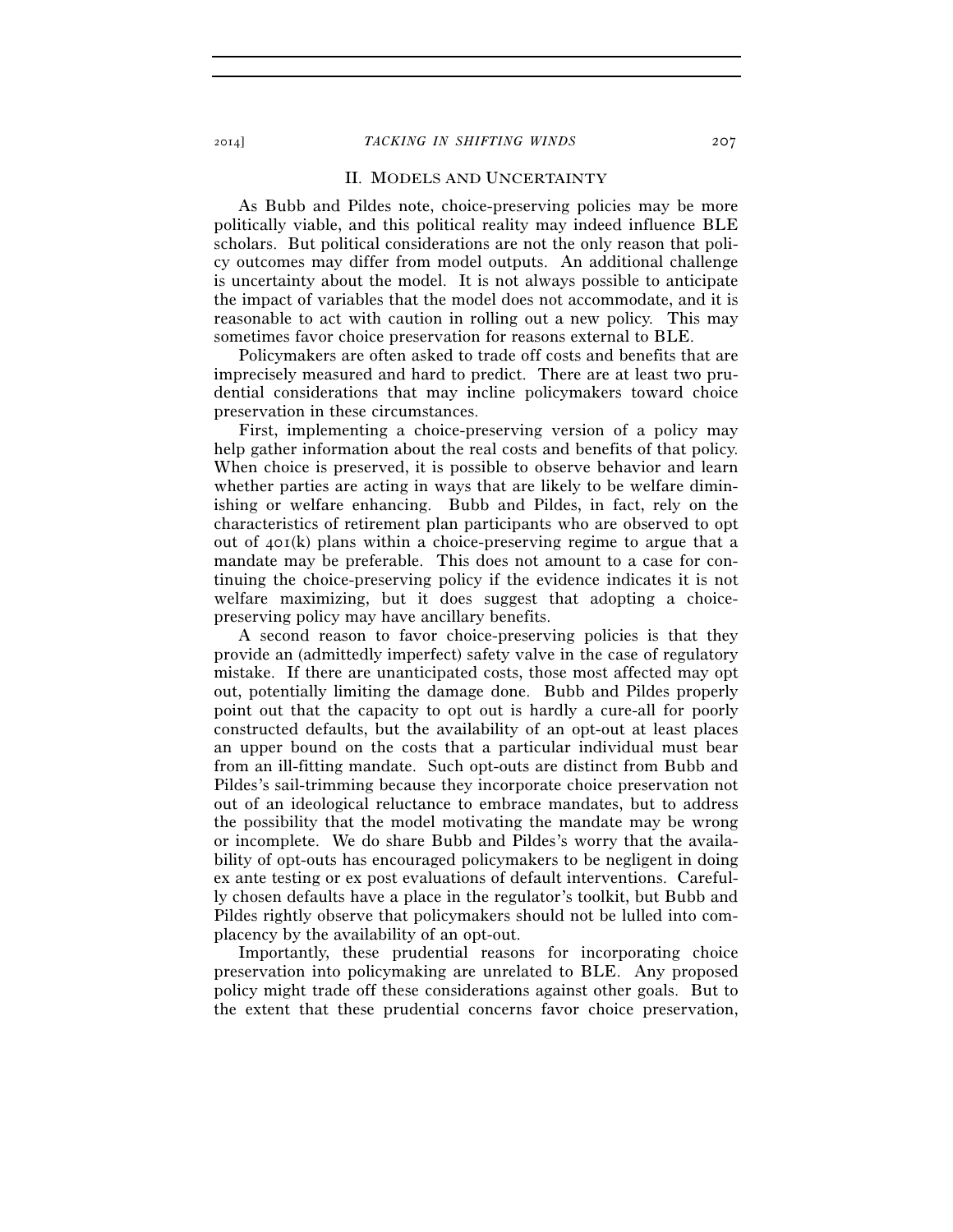208 *HARVARD LAW REVIEW FORUM* [Vol. 127:204

they may cause policymakers to reach for the policy outputs of BLE models, since behavioral economics explains how choice-preserving interventions can orient individuals to particular outcomes.

A recent set of rulemakings by the EPA, discussed by Bubb and Pildes, provides a useful example. In one rule, the agency chose to revise fuel-economy labels for new vehicles to present information in a more easily digestible manner, a choice-preserving intervention. But at the same time, in a different rule, the agency maintained and strengthened fleet-wide fuel-economy benchmarks that automobile manufacturers are required to meet. This mix of policies nicely demonstrates both the prudential value of choice-preserving policies and how behavioral economics has been used to support limits on market behavior.

There are two elements of choice preservation in the EPA's approach to fuel economy. First, the fleet-wide standards leave a great deal of flexibility in the marketplace for manufacturers to offer cars with a wide variety of attributes, including fuel economy. Second, the revision to the label responds to the "MPG illusion"6 in which consumers believe that fuel savings respond in a linear fashion to increases in miles-per-gallon ratings. This information-processing heuristic is straight out of the behavioral economics playbook and the label is a choice-preserving response.

These choice-preserving features of the EPA's approach can be justified by reference to the two prudential concerns mentioned above. First, there are information collection benefits. Regulators can observe how consumers react to the new label in an environment in which they are presented with a variety of consumption choices. This information can be used to refine future fuel economy standards to bring them more closely in line with consumer preferences. Second, there is a safety-valve benefit as well. If some consumers have very high willingness to pay for low fuel economy vehicles, they can, in essence, subsidize the high fuel economy models for other consumers, thereby vindicating their preferences in the marketplace, although at increased cost.

But although the EPA's approach allows substantial room for consumer choice, it does place real limits on the marketplace. In doing so, the agency explicitly referenced behavioral economics research on the "Energy Paradox" — a phenomenon in which consumers appear to systematically undervalue energy efficiency investments.<sup>7</sup> The EPA, at least, has not fallen prey to the sail-trimming problem. Rather, after

<sup>–––––––––––––––––––––––––––––––––––––––––––––––––––––––––––––</sup>  $6$  CASS R. SUNSTEIN, SIMPLER  $81-89$  (2013) (discussing the deliberative process in the Obama Administration concerning revisions to the fuel-economy label). 7 <sup>2017</sup> and Later Model Year Light-Duty Vehicle Greenhouse Gas Emissions and Corporate

Average Fuel Economy Standards, 77 FED. REG. 62,624, 62,914 (Oct. 15, 2012) (to be codified at 49 C.F.R. pts. 523, 531, 533, 536, and 537).